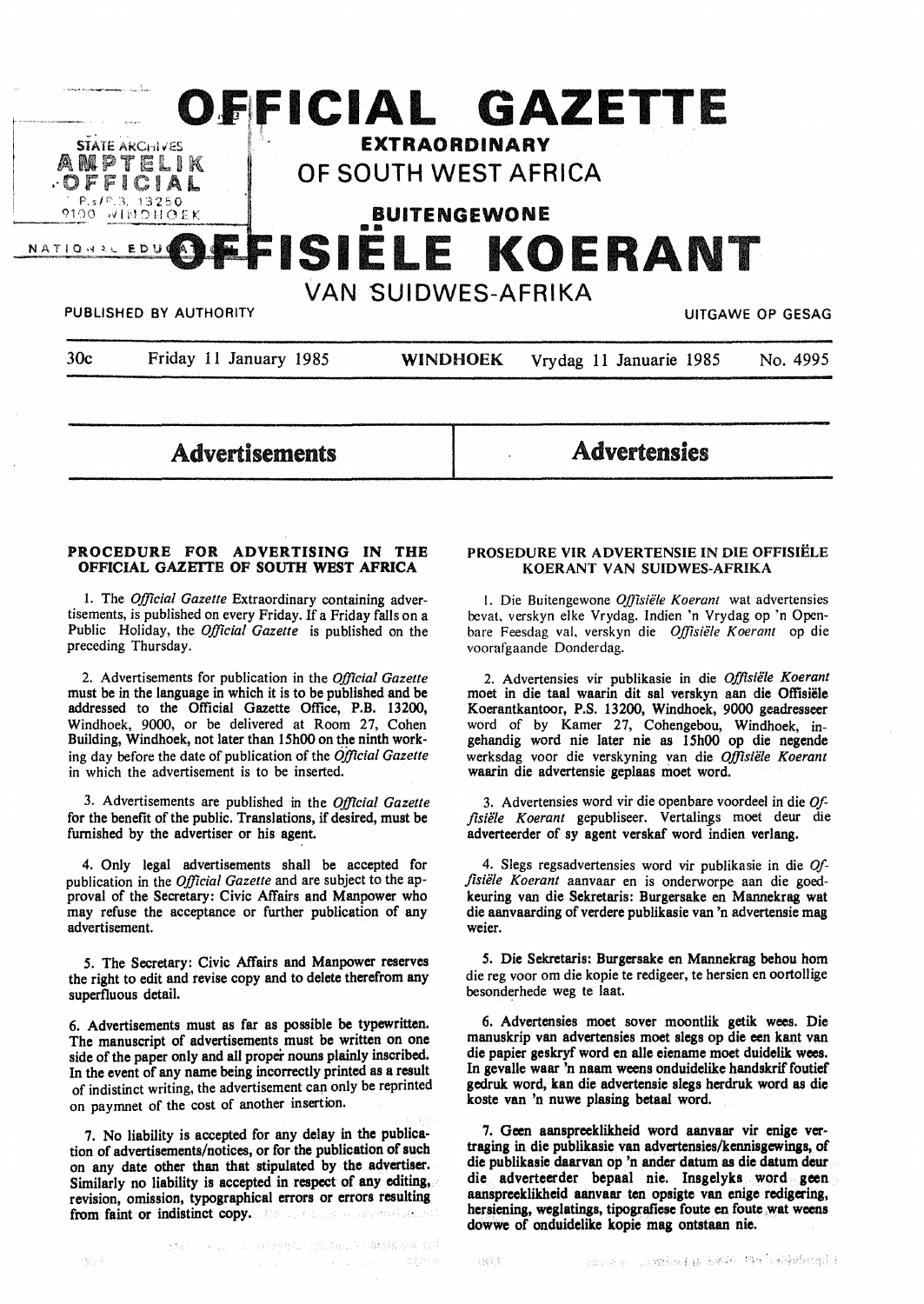8. The advertiser will be held liable for all compensation and costs arising from any action which may be instituted against the Administrator-General as a result of the publication of a notice with or without any omission, errors, lack of clarity or in any form whatsoever.

9. The subscription for the *Official Gazette* is R20,00 per annum, post free in this territory and the Republic of South Africa, obtainable from Swapers Limited, P.O. Box 56, WINDHOEK, 9000. Postage must be prepaid by overseas subscriber. Single copies of the *Official Gazeue* are obtainable from Swapers Limited, P.O. Box 56, Windhoek, 9000, at the price as printed on copy. Copies are kept in stock for two years only.

l 0. The charge for the insertion of notices is as follows and is payable in the form of cheques, bills, postal or money orders:

## LIST OF FIXED TARIFF RATES

| STANDARDISED NOTICES                                                                                                                                                                                       | Rate per<br>insertion<br>R |
|------------------------------------------------------------------------------------------------------------------------------------------------------------------------------------------------------------|----------------------------|
| Transfer of business<br>Deeds: Lost documents<br>Business notices<br>Administration of Estates Acts Notices: Forms                                                                                         | 3,25<br>6,00<br>5,00       |
| J. 187, 193, 197, 295, 297, 517 and 519<br>Third party insurance claims for compensation<br>Insolvency Act and Company Acts Notices: J. 28,                                                                | 2,00<br>2,50               |
| $J. 29.$ Forms 1 to 9 $\ldots \ldots \ldots \ldots \ldots \ldots \ldots$                                                                                                                                   | 4,00                       |
| $N.B.$ - Forms 2 and 6 - additional statements<br>according to word count table, added to the<br>basic tariff.                                                                                             |                            |
| Change of name (four insertions)<br>Naturalisation notices (including a reprint for the                                                                                                                    | 25,00                      |
| $advertiser)$<br>Unclaimed moneys — only in the <i>Official</i><br>Gazette Extraordinary, closing date 15 January                                                                                          | 2.00                       |
| (per entry of "name, address and amount")                                                                                                                                                                  | 0,80                       |
| Butchers' notices                                                                                                                                                                                          | 5,00                       |
| Slum Clearance Court Notices, per premises                                                                                                                                                                 | 4,00                       |
| Lost life insurance policies                                                                                                                                                                               | 2,00                       |
| NON-STANDARDISED NOTICES                                                                                                                                                                                   |                            |
| Company notices:                                                                                                                                                                                           | R                          |
| Short notices: Meetings, resolutions, offer of com-<br>promise, conversion of companies, voluntary win-<br>dings-up, etc.: closing of members' registers for<br>transfers and/or declarations of dividends | 11,00                      |
| Liquor Licence Notices (in Gazettes, Extraor-<br>viz. June/Tvl.; November/Crpe; January/O.F.S.;<br>April/Natal), per bilingual application                                                                 | 7,00                       |
| Declaration of dividends with profit statements,                                                                                                                                                           |                            |
| including notes                                                                                                                                                                                            | 25,00                      |
| Long notices: Transfers, changes in respect of<br>shares or capital, redemptions, resolutions, volun-<br>tary liquidations                                                                                 | 37,00                      |
| Trade marks in South West Africa                                                                                                                                                                           | 11,00                      |
| Liquidators' and other appointees' notices                                                                                                                                                                 | 7.00                       |

9. Die jaarlikse intekengeld op die *Offisiiile Koerant* is R20,00 posvry in hierdie gebied en die Republiek van Suid-Afrika, verkrygbaar by Swapers Beperk, Posbus 56, Windhoek, 9000. Oorsese intekenaars moet posgeld vooruitbetaal. Enkel eksemplare van die Offisiële Koerant is verkrygbaar van Swapers Beperk, Posbus 56, Windhoek, 9000 teen die prys soos gedruk op eksemplaar. Eksemplare word vir slegs twee jaar in voorraad gehou.

I 0. Die koste vir die plasing van kennisgewings is soos volg en is betaalbaar by wyse van tjeks, wissels, pos- of geldorders:

#### LYS VAN VASTE TARIEWE

| GESTANDAARDISEERDE ings<br><b>KENNISGEWINGS</b>                                                                                                                                                                  | Tarief per<br>plasing<br>R |
|------------------------------------------------------------------------------------------------------------------------------------------------------------------------------------------------------------------|----------------------------|
|                                                                                                                                                                                                                  | 3,25                       |
| Aktes: Verlore dokumente                                                                                                                                                                                         | 6,00                       |
| Besigheidskennisgewings<br>Boedelwettekennisgewings: Vorms J. 187, 193                                                                                                                                           | 5,00                       |
| 197, 295, 297, 517 en 519                                                                                                                                                                                        | 2,00                       |
| Derdepartyassuransie-eise om skadevergoeding<br>Insolvensiewet- en maatskappywettekennisge-<br>wings: J. 28, J. 29. Vorms 1 tot 9                                                                                | 2,50<br>4,00               |
| L.W. - Vorms 2 en 6 - bykomstige verkla-<br>rings volgens woordetaltabel, toegevoeg tot die<br>basiese tarief.                                                                                                   |                            |
| Naamsverandering (vier plasings)<br>Naturalisasiekennisgewings (insluitende 'n her-                                                                                                                              | 25,00                      |
| druk vir die adverteerder)<br>Onopgeëiste geld — slegs in die Buitengewone<br>Offisiële Koerantsluitingsdatum 15 Januarie (per                                                                                   | 2,00                       |
| inskrywing van "naam, adres en bedrag")                                                                                                                                                                          | 0,80                       |
| Slagterskennisgewings                                                                                                                                                                                            | 5,00                       |
| Slumopruimingshofkennisgewings, per perseel                                                                                                                                                                      | 4,00                       |
| Verlore lewensversekeringspolisse                                                                                                                                                                                | 2,00                       |
| NIE-GESTANDAARDISEERDE KENNISGEWINGS                                                                                                                                                                             |                            |
| Maatskappykennisgewings:                                                                                                                                                                                         |                            |
| Kort kennisgewings: Vergaderings, besluite, aan-<br>bod van skikking, omskepping van maatskappye,<br>vrywillige likwidasies, ens.: sluiting van lederegis-<br>ters vir oordragte en/of verklarings van dividende | 11,00                      |
| Dranklisensiekennisgewings (in Buitengewone Of-<br>fisiële Koerante, t.w. Junie/TVl.; November/Kaap;<br>Januarie/OVS; April/Natal) per tweetalige                                                                |                            |
|                                                                                                                                                                                                                  | 7,00                       |
| Verklaring van dividende met profytstate, notas<br>ingesluit                                                                                                                                                     | 25,00                      |
| Lang kennisgewings: Oordragte, veranderings met<br>betrekking tot aandele of kapitaal, aflossings, be-<br>sluite, vrywillige likwidasies<br>.                                                                    | 37,00                      |
| Handelsmerke in Suidwes-Afrika                                                                                                                                                                                   | 11,00                      |
| Likwidateurs en ander aangesteldes se kennisge-                                                                                                                                                                  |                            |
|                                                                                                                                                                                                                  | 7.00                       |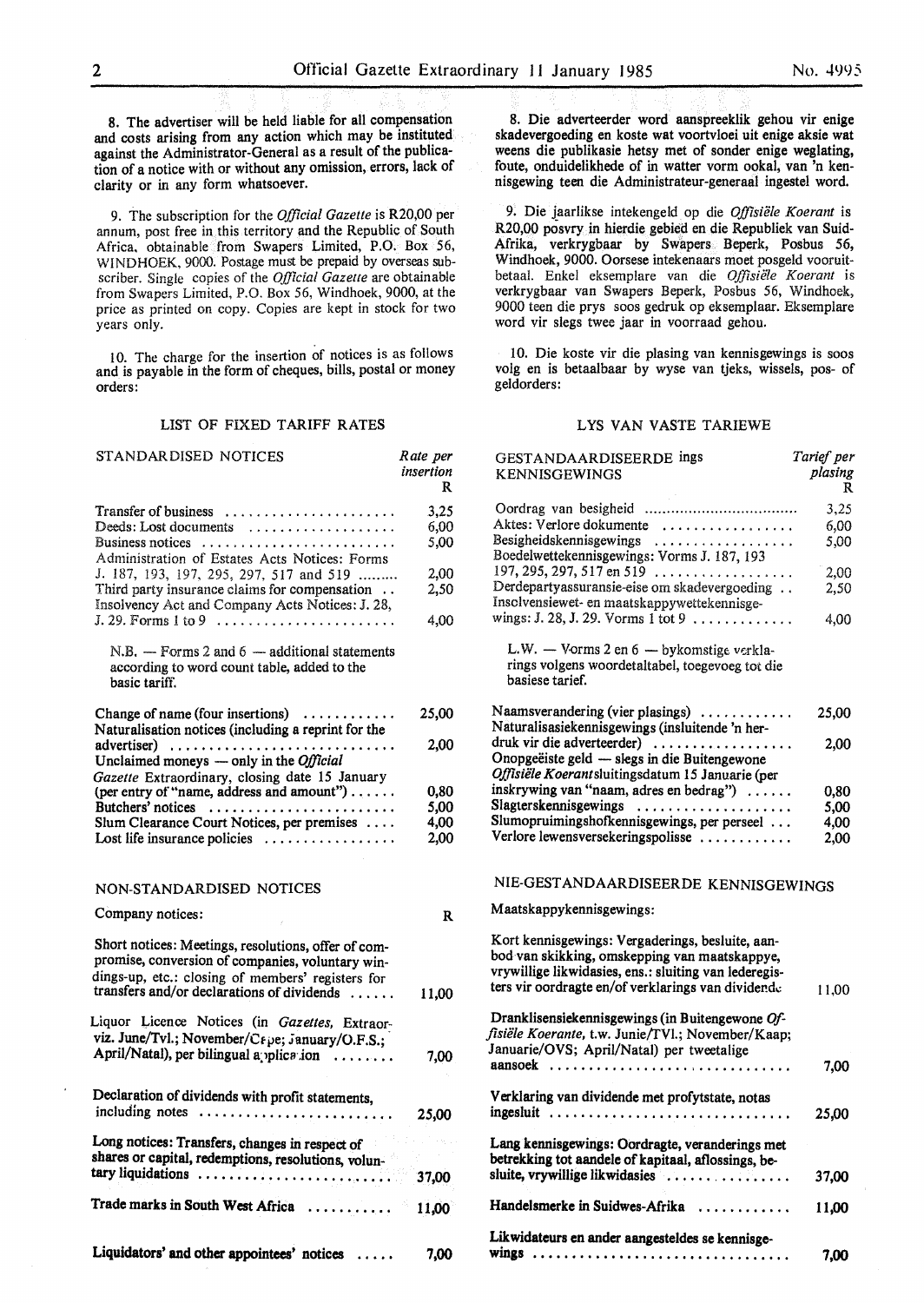## SALES IN EXECUTION AND OTHER PUBLIC SALES:

| Public auctions, sales and tenders: |                                                                               |       |
|-------------------------------------|-------------------------------------------------------------------------------|-------|
|                                     | Up to 75 words $\ldots \ldots \ldots \ldots \ldots \ldots \ldots \ldots$ 6,00 |       |
|                                     | $76$ to 250 words $\ldots \ldots \ldots \ldots \ldots \ldots \ldots$          | 15.00 |
|                                     |                                                                               |       |
|                                     |                                                                               |       |

### ORDERS OF THE COURT:

Provisional and final liquidations or seque-

|                                                         | 14,00 |
|---------------------------------------------------------|-------|
| Reduction or change in capital mergers, offer of        |       |
| compromise                                              | 37.00 |
| Judicial managements, curator bonis and similar         |       |
| and extensive rule nisi                                 | 37.00 |
| Extension of return date                                | 4.00  |
| Supersession and discharge of petitions (J. 158).  4,00 |       |

11. The charge for the insertion of advertisements other than the notices mentioned in paragraph 10 is at the rate of 56c per cm double column. (Fractions of a cm must be calculated as a cm).

12. No advertisements shall be inserted unless the charge is prepaid, Cheques, drafts, postal or money orders must be made payable to the Secretary: Civic Affairs and Manpower.

### **Vorm/Form J 187**

## **LIQUIDATION AND DISTRIBUTION ACCOUNTS IN DECEASED ESTATES LYING FOR INSPECTION**

In terms of section 35(5) of Act 66 of 1965, notice is hereby given that copies of the liquidation and distribution accounts (first'and final, *unless otherwise stated)* in the estates specified below will be open for the inspection of all persons interested therein for a period of 21 days (or shorter or longer if *specially stated)* from the date specified or from the date of publication hereof, whichever may be the later, and at the offices of the Master and Magistrates as stated.

Should no objection thereto be lodged with the Master ' concerned during the specified period, the executors will proceed to make payments in accordance with the accounts.

425/84 VILJOEN Ralph Thomas 161014 5031 00 6 Vredehof nommer 5D. Windhoek Windhoek Windhoek Barclays Nasionale Bank Beperk, Posbus 1014, Kimberley.

293/84 **KLEIN** Friedrich Wilhelm Alfred l 10701 5028 006 Staatshospitaal. Windhoek Windhoek Windhoek Barclays Nasionale Bank Beperk, Posbus 1014, Kimberley.

379/84 VAN DRUTEN John Ivan 230912 5014 00 4 Farm "Cleveland" Otjiwarongo Windhoek Barclays National Bank Limited. PO Box 1014, Kimberley.

GEREGTELIKE EN ANDER OPENBARE VERKOPE:

| Openbare veilings, verkope en tenders:                                       |       |
|------------------------------------------------------------------------------|-------|
| Tot 75 woorde $\ldots \ldots \ldots \ldots \ldots \ldots \ldots \ldots$ 6.00 |       |
| $76$ tot 250 woorde $\ldots \ldots \ldots \ldots \ldots \ldots$              | 15.00 |
|                                                                              |       |

### ORDERS VAN DIE HOF:

| Voorlopige en finale likwidasies                          |       |
|-----------------------------------------------------------|-------|
| of sekwestrasie                                           | 14,00 |
| Vermindering of veranderings in kapitaal-                 |       |
| samesmeltings, aanbod van skikking                        | 37.00 |
| Geregtelike besture, kurator bonis en soortgelyke         |       |
| en uitgebreide bevel nisi                                 | 37.00 |
| Verlenging van keerdatum                                  | 4,00  |
| Tersydestellings en afwysings van petisies (J. 158)  4,00 |       |

11. Die koste vir die plasing van advertensies, **behalwe**  die kennisgewings wat in paragraaf 10 genoem word, is teen die tarief van *56c* per sm dubbelkolom. (Gedeeltes van 'n sm moet as voile sm bereken word).

12. Geen advertensie word geplaas tensy die koste nie vooruitbetaal is nie. Tjeks, wissels, pos- en geldorders moet aan die Sekretaris,: Burgersake en Mannekrag betaalbaar gemaak word.

## **LIKWIDASIE- EN DISTRIBUSIEREKENING IN BESTORWE BOEDELS WAT TER INSAE LÊ**

Ingevolge artikel 35(5) van Wet 66 van 1965, word hierby kennis gegee dat duplikate van die likwidasie- en distribusierekenings (eerste en finale, *tensy anders vermeld)* in die boedels hieronder vermeld, in die kantore van die Meester en Landdroste soos vermeld en gedurende 'n tydperk van 21 dae (of korter of !anger *indien spesiaal venneld)* vanaf' gemelde datums of vanaf datum van publikasie hiervan, as dit later is, ter insae lê van alle persone wat daarby belang het.

Indien binne genoemde tydperk geen besware daarteen by die betrokke Meester ingedien word nie, gaan die eksekuteurs oor tot die uitbetalings ingevolge gemelde rekenings.

186/84 WAHLEN Hildegard Clara Minna 110810 0011 006 IO Louis Botha Ave; Windhoek Verbeterde Windhoek Bank Windhoek Beperk Boedel en Trust Afdeling, Posbus 15. Windhoek. 9000.

401/84 EBERLANZ Johanna Helene Marie 110609 0009 006 Francois Street. Luderitz Luderitz Windhoek Barclays Nasionale Bank Beperk Posbus 1014, Kimberley.

322/83 THERON Thomas Arnoldus 631127 5005 002  $Windowe$   $-Hoof$   $-Ho$   $S$  and weerstasie Windhoek Barclays Nasionale Bank Beperk. Posbus 512, Trusteetak, Kaapstad. 8000.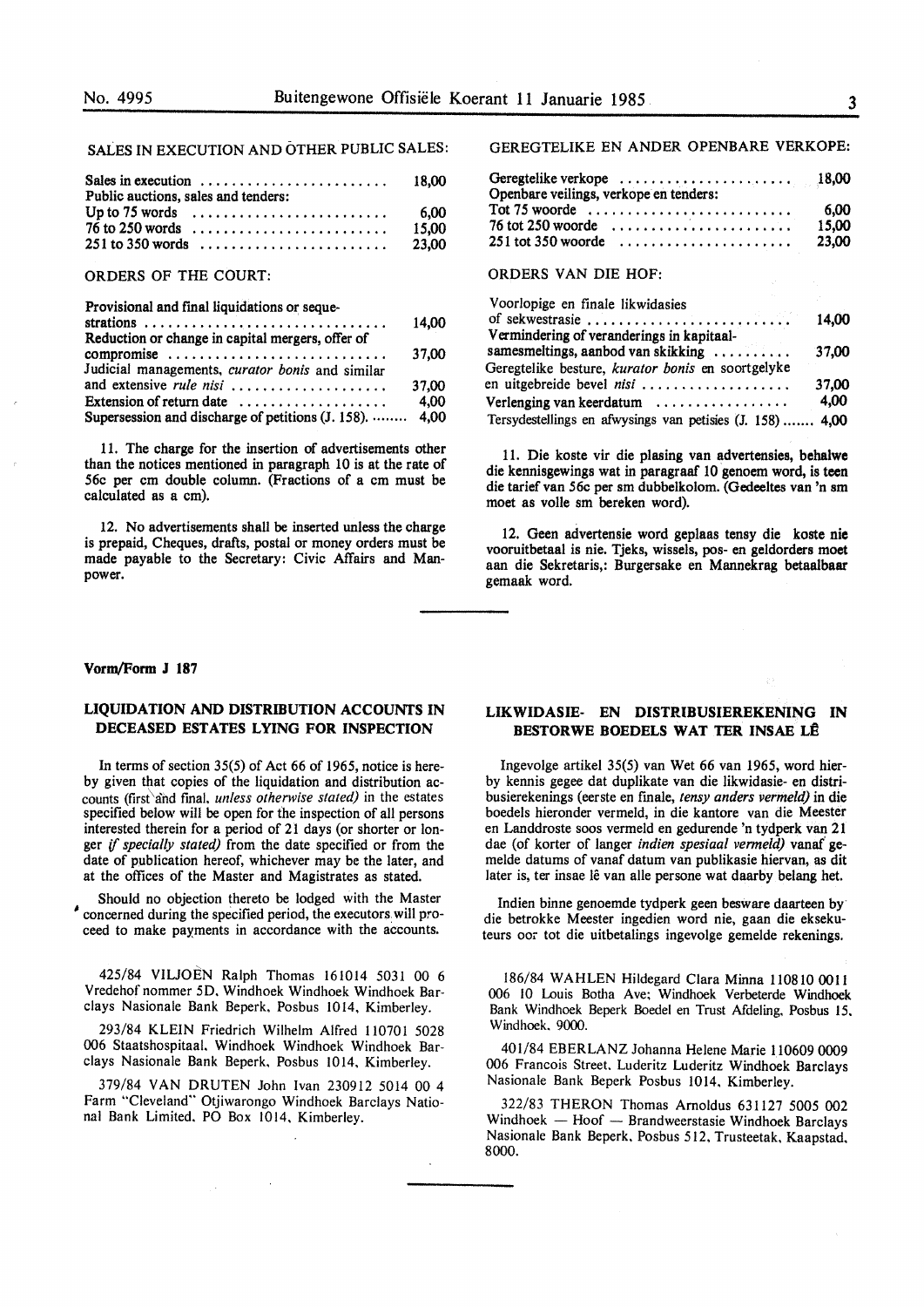#### **Vorm/Form J 193**

## **NOTICE TO CREDITORS** IN DECEASED ESTATES

All persons having claims against the estates mentioned below are hereby called upon to lodge their claims with the executors concerned, within 30 days (or otherwise as indicated) calculated from the date of publication hereof. The information is given in the following order: Estate number, surname and christian names, date of birth, identity number, last address, date of death; surviving spouse's names, surname date of birth and identity number; name and address of executor or authorised agent, period allowed for lodgement of *claims* if *other than 30 days.* 

501/84 Windhoek PIETERS (gebore Levey) Witona Ivy 27 Julie l 925 250727 0019 00 *5* Usakos 4 Oktober 1984 Barclays Nasionale Bank Bepcrk, Posbus 1014, Kimberley.

### KENNISGEWING AAN KREDITEURE **IN BESTOR-**WE **BOEDELS**

Aile persone wat vorderinge het teen die boedels hieronder vermeld, word hierby versoek om hul vorderinge by die betrokke eksekuteurs en binne 'n tydperk van 30 dae (of andersins soos aangedui) gereken vanaf die datum van publikasie hiervan in te lewer. Die inligting word verstrek in die volgorde: Boedelnommer, familienaam en voorname, geboortedatum, persoonsnommer, laaste datum, familienaam, geboortedatum en persoonsnommer; naam en adres van eksekuteurs of gemagtigde agent, tydperk toegelaat vir lewering van vorderings *indien anders as 30 dae.* 

448/84 Windhoek STANGE Anna 27 August 1916 160827 0011 JO 8 62 Cnr. Bismarck & Swakop Street Swakopmund 24 September 1984 WS Stange C/o Barclays National Bank Ltd PO Box l014 Kimberley 8300.

548/84 Windhoek BOTES (Gebore Moolman) (weduwee) Susanna Margaretha (Magrietna) 6 Julie 1911 ID 1107060015007 Plaas Wildkuhl, distrik Otjiwarongo 6 Desember 1984 Dr. Paul van der Merwe Eksekuteur Testamentêr Posbus 24 Otjiwarongo 9000.

#### **Vorm/Form J** *29*

## **FIRST MEETINGS OF CREDITORS, CONTRIBU-TORIES, MEMBERS OR DEBENTURE-HOLDERS OF SEQUESTRATED ESTATES, COMPANIES BEING WOUND UP OR PLACED UNDER PROVISIONAL JUDICIAL MANAGEMENT**

The estates and companies mentioned below having been placed under sequestration, being wound up or having been placed under provisional judicial management by order of the Supreme Court of South Africa, Masters of the Supreme Court hereby given notice, pursuant to section 17(4) and 40(1) of the Insolvency Act, 1936, section 119(3), 125 (1) and 196bis (4) of the Companies Act, 1926, and sec-tions 356(1), 364(1) and 429 of the Companies Act, 1973, that first meeting of creditors, contributories, members or debenture-holders of the said estates or companies will be held on the dates and at the times and places mentioned below, for proof of claims against the estates or companies, the election of trustees, liquidators or judicial managers or managers or provisional judicial managers or for the purposes referred to in section 364 or 431 of Act 61 of 1973, as the case may be.

Meetings in a place in which there is a Master's office, will be held before the Master; elsewhere they will be held before the Magistrate.

## EERSTE BYEENKOMSTE **VAN SKULDEISERS,**  KONTRIBUANTE, LEDE OF SKULDBRIEFHOUERS VAN GESEKWESTREERDE **BOEDELS, MAATSKAP-**PYE IN LIKWIDASIE OF **ONDER VOORLOPIGE**  GEREGTELIKE **BESTUUR**

Nademaal die boedels of maatskappye hieronder vermeld op las van die Hooggeregshof van Suidwes-Afrika gesekwestreer, gelikwideer of onder voorlopige geregtelike bestuur geplaas is, word hierby deur die Meesters van die Hooggeregshof ingevolge artikels 17(4) en 40(1) van die Insolvensiewet, 1936, artikels 119(3), 125(1) en 196bis(4) van die Maatskappywet, 1936, 1926, en artikels 356(1), 364(1) en 429 van die Maatskappywet, 1973, kennis gegee dat 'n eerste byeenkoms van skuldeisers, kontribuante, lede of skuldbriefhouers van genoemde boedels of maatskappye op die datums, ure en plekke hieronder vermeld, vir die bewys van eise teen die boedels of maatskappye, die verkiesing van kurators, likwidateurs of geregtelike bestuurders of bestuurders of voorlopige geregtelike bestuurders, of vir die doeleindes bedoel in artikel 364 of 431 van Wet 61 van 1973, na gelang van die geval, gehou sal word.

In 'n plek waarin 'n kantoor van 'n Meester is, word die byeenkoms voor die Meester en op ander plekke voor die Landdros gebou.

W30/84 Cornelius Johannes ROELOFSE whda Sentraal Boerediens Okahandja 23 November 1984 14 Desember 1984 Hooggeregshof van Suidwes-Afrika 23 Januarie 1985, 10h00, Meester van die Hooggeregshof Windhoek.